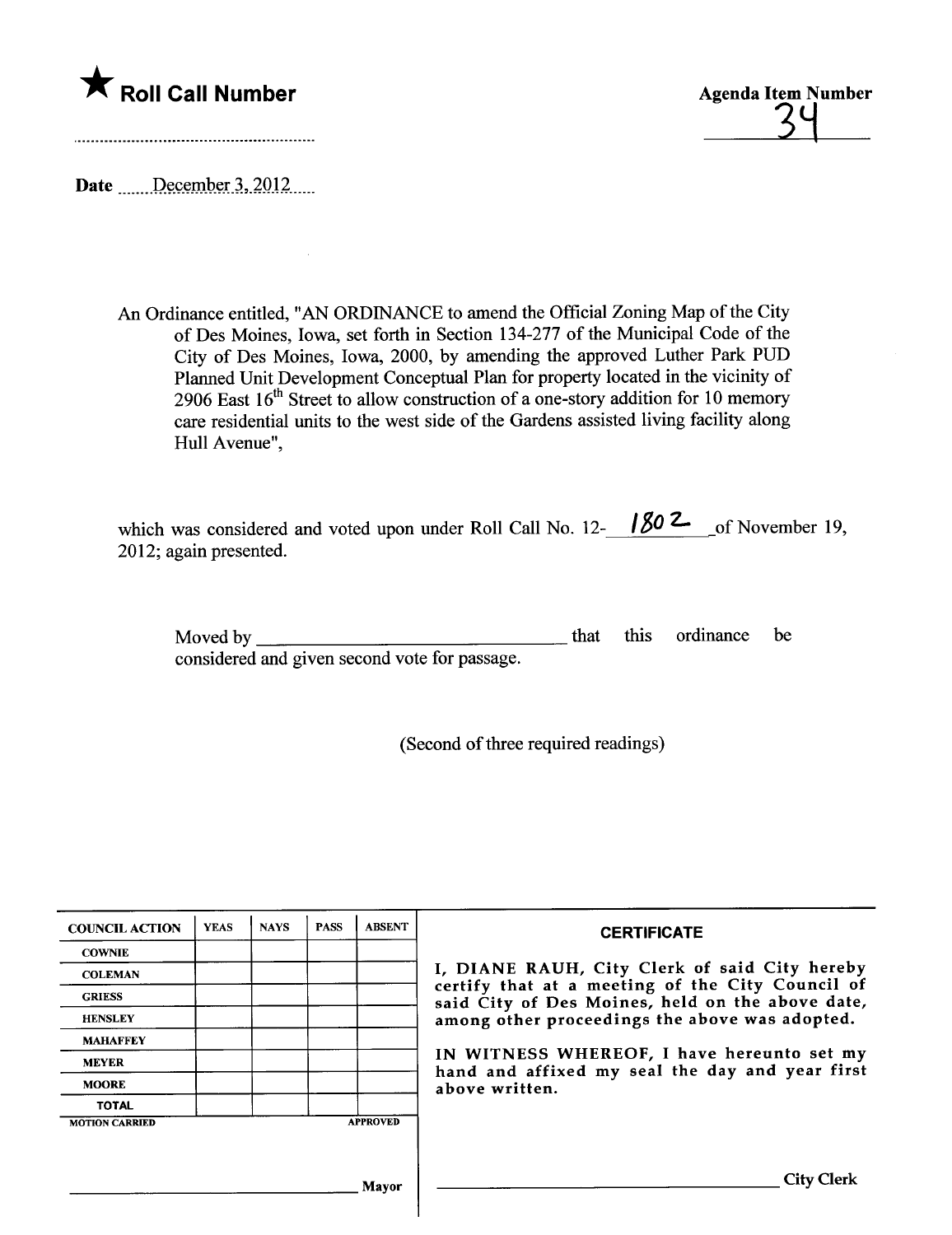| Michael F. Kelley, Assistant City Attorney, 400 Robert D. Ray Drive, |  |  |  |
|----------------------------------------------------------------------|--|--|--|
| Des Moines, IA 50309 515/283-4124                                    |  |  |  |
| City Clerk - City Hall, 400 Robert D. Ray Dr., Des Moines, IA 50309  |  |  |  |
| City of Des Moines, Ordinance No.                                    |  |  |  |
| City of Des Moines, Iowa                                             |  |  |  |
| See page 1, below.                                                   |  |  |  |
|                                                                      |  |  |  |

ORDINANCE NO.

AN ORDINANCE to amend the Official Zoning Map of the City of Des Moines, Iowa, set forth in Section 134-277 of the Municipal Code of the City of Des Moines, Iowa, 2000, by amending the approved Luther Park PUD Planed Unit Development Conceptual Plan for property located in the vicinity of 2906 East  $16^{th}$  Street to allow construction of a one-story addition for 10 memory care residential units to the west side of the Gardens assisted living facilty along Hull Avenue.

Be It Ordained by the City Council of the City of Des Moines, Iowa:

Section 1. That the Official Zoning Map of the City of Des Moines, Iowa, set forth in

Section 134-277 of the Municipal Code of the City of Des Moines, Iowa, 2000, be and the same is

hereby amended by amending the approved Luther Park PUD Planed Unit Development Conceptu

Plan for property located in the vicinity of 2906 East 16<sup>th</sup> Street, more fully described as follows:

A TRACT OF LAND IN THE SOUTHWEST 1/4 OF SECTION 25, TOWNSHIP 79 NORTH, RANGE 24 WEST OF THE 5TH P.M., FURTHER DESCRIBED AS:

LOTS 1 THROUGH 6, AMOS PLACE, AN OFFICIAL PLAT; AND THE NORTH 635.0 FEET OF LOT 1, PARTITION PLAT OF NORTHEAST 1/4 OF SOUTHWEST 1/4 OF SAID SECTION 25; AND THE EAST 50.0 FEET OF THE SOUTH 150.0 FEET OF THE